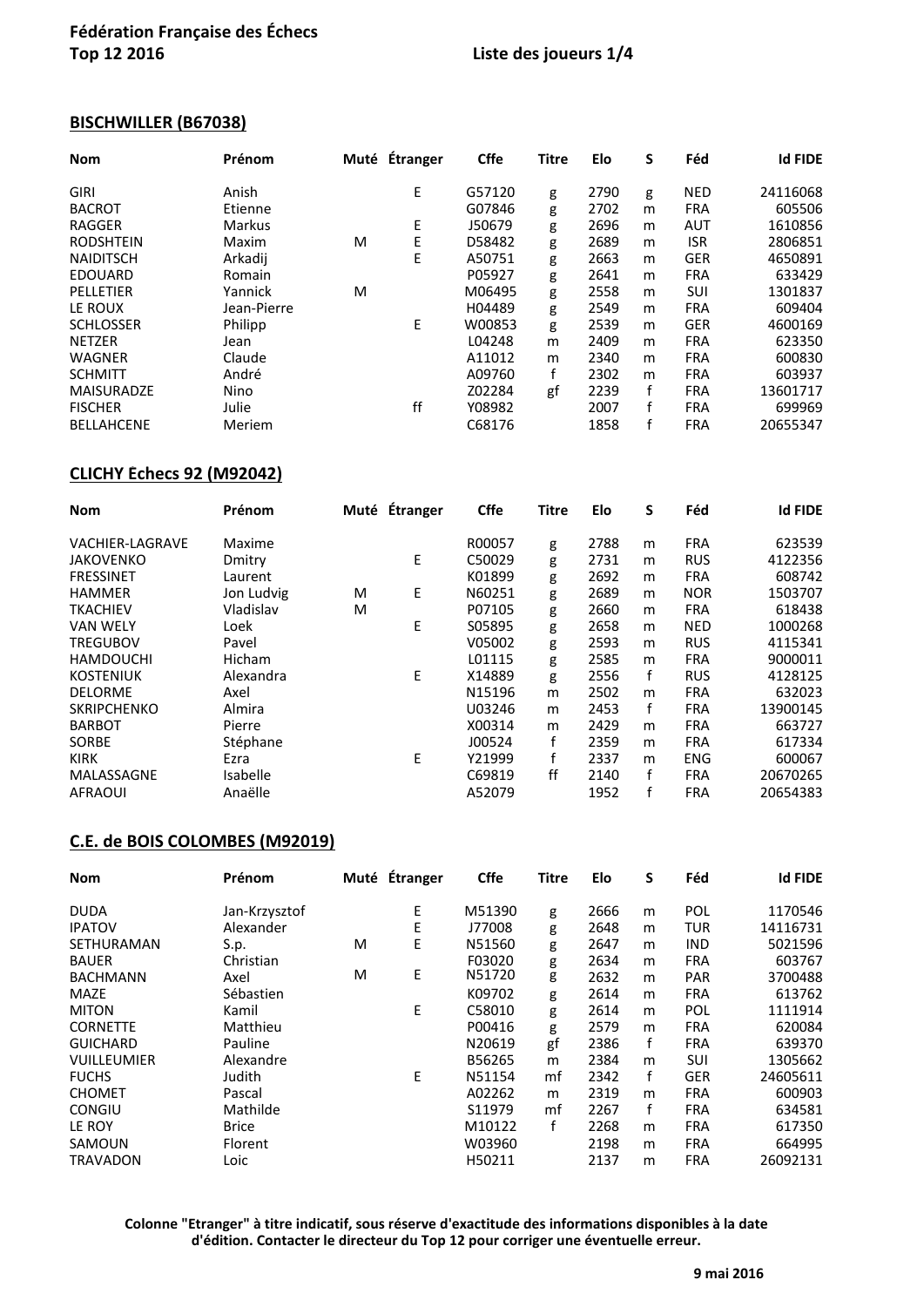### **C.E. STRASBOURG (B67001)**

| <b>Nom</b>        | Prénom         | Muté Étranger | <b>Cffe</b> | <b>Titre</b> | Elo  | S | Féd        | <b>Id FIDE</b> |
|-------------------|----------------|---------------|-------------|--------------|------|---|------------|----------------|
| <b>BAKLAN</b>     | Vladimir       | E             | U00684      | g            | 2614 | m | <b>UKR</b> | 14161737       |
| <b>ROZENTALIS</b> | Eduardas       | E             | B51232      | g            | 2593 | m | LTU        | 12800023       |
| <b>DOETTLING</b>  | Fabien         | E             | V02892      | g            | 2587 | m | <b>GER</b> | 4627253        |
| SANIKIDZE         | Tomike         | E             | H54674      | g            | 2537 | m | <b>GEO</b> | 13602608       |
| <b>NATAF</b>      | Igor-Alexandre |               | C05067      | g            | 2531 | m | <b>FRA</b> | 605492         |
| <b>VAISSER</b>    | Anatoly        |               | H09546      | g            | 2509 | m | <b>FRA</b> | 603252         |
| <b>SEBAG</b>      | Marie          |               | L05890      | g            | 2490 | f | <b>FRA</b> | 617822         |
| <b>SHARIF</b>     | Mehrshad       |               | B06065      | m            | 2425 | m | <b>FRA</b> | 600121         |
| <b>VITOUX</b>     | Colomban       |               | L05825      | m            | 2385 | m | <b>FRA</b> | 628549         |
| <b>REINHART</b>   | Emmanuel       |               | M02034      | f            | 2383 | m | <b>FRA</b> | 619400         |
| <b>ROOS</b>       | Louis          |               | A09350      | m            | 2359 | m | <b>FRA</b> | 600288         |
| <b>HEINZ</b>      | Timothée       |               | N20709      | f            | 2342 | m | <b>FRA</b> | 623369         |
| <b>ROOS</b>       | Daniel         |               | A09346      | m            | 2332 | m | <b>FRA</b> | 600253         |
| <b>ROOS</b>       | Jean-Luc       |               | A09349      | m            | 2260 | m | <b>FRA</b> | 600601         |
| <b>NICOARA</b>    | Malina         |               | K10805      | mf           | 2088 | f | <b>FRA</b> | 604631         |
| <b>MULLER</b>     | Marion         |               | U00408      |              | 1891 | f | <b>FRA</b> | 681156         |

### **EVRY Grand Roque (M91010)**

| <b>Nom</b>         | Prénom     |   | Muté Étranger | <b>Cffe</b> | <b>Titre</b> | Elo  | S            | Féd        | <b>Id FIDE</b> |
|--------------------|------------|---|---------------|-------------|--------------|------|--------------|------------|----------------|
| <b>FEDORCHUK</b>   | Sergey A.  |   | E             | B52218      | g            | 2626 | m            | <b>UKR</b> | 14102536       |
| <b>HAUCHARD</b>    | Arnaud     |   |               | B03148      | g            | 2544 | m            | <b>FRA</b> | 600113         |
| <b>MOUSSARD</b>    | Jules      |   |               | W03946      | m            | 2506 | m            | <b>FRA</b> | 642908         |
| <b>GORDON</b>      | Stephen J. | м | E             | L55614      | g            | 2496 | m            | <b>ENG</b> | 411477         |
| RELANGE            | Eloi       |   |               | A09037      | g            | 2464 | m            | <b>FRA</b> | 600822         |
| <b>MILLIET</b>     | Sophie     |   |               | H09397      | m            | 2346 | $\mathbf{f}$ | <b>FRA</b> | 623725         |
| <b>BERGEZ</b>      | Luc.       |   |               | G04293      | m            | 2342 | m            | <b>FRA</b> | 606600         |
| <b>JUSTO</b>       | Damian     | м | E             | W01518      | f            | 2325 | m            | ARG        | 101168         |
| <b>LEROY</b>       | Didier     |   |               | L03330      | m            | 2289 | m            | <b>FRA</b> | 610950         |
| SAFRANSKA          | Anda       |   |               | S04522      | gf           | 2223 | f            | <b>FRA</b> | 11600209       |
| <b>MARCHAND</b>    | Francois   | м |               | B04267      | f            | 2218 | m            | <b>FRA</b> | 603295         |
| <b>MANOUCK</b>     | Thierry    |   |               | A07043      | m            | 2211 | m            | <b>FRA</b> | 600873         |
| <b>DUQUESNE</b>    | Adrien     |   |               | A54178      |              | 2180 | m            | <b>FRA</b> | 20650582       |
| <b>BERNARD</b>     | Jacques    | м |               | F06018      |              | 2164 | m            | <b>FRA</b> | 616176         |
| <b>BEN KHELIFA</b> | Noomène    | м |               | K21597      |              | 2066 | m            | <b>FRA</b> | 641995         |
| <b>NOEL</b>        | Sarah      |   |               | M58193      |              | 1020 | f            | <b>FRA</b> |                |

### **MULHOUSE Philidor (B68002)**

| <b>Nom</b>        | Prénom    |   | Muté Étranger | <b>Cffe</b> | <b>Titre</b> | Elo  | S | Féd        | <b>Id FIDE</b> |
|-------------------|-----------|---|---------------|-------------|--------------|------|---|------------|----------------|
| <b>NAVARA</b>     | David     |   | Ε             | B50070      | g            | 2735 | m | <b>CZE</b> | 309095         |
| WOJTASZEK         | Radoslaw  |   | E             | B50064      | g            | 2722 | m | POL        | 1118358        |
| <b>BLUEBAUM</b>   | Matthias  | м | Ε             | J53007      | g            | 2633 | m | <b>GER</b> | 24651516       |
| <b>GAJEWSKI</b>   | Grzegorz  |   | E             | K50391      | g            | 2598 | m | POL        | 1116207        |
| <b>ISTRATESCU</b> | Andrei    |   |               | W00573      | g            | 2592 | m | <b>FRA</b> | 1200372        |
| <b>HEIMANN</b>    | Andréas   | M | E             | D57808      | m            | 2578 | m | <b>GER</b> | 24624632       |
| <b>GLEDURA</b>    | Benjamin  | M | E             | N50113      | m            | 2577 | m | <b>HUN</b> | 712779         |
| SOKOLOV           | Andrei    |   |               | J12145      | g            | 2528 | m | <b>FRA</b> | 627089         |
| <b>RIFF</b>       | Jean Noël |   |               | E00484      | g            | 2506 | m | <b>FRA</b> | 611190         |
| <b>IDER</b>       | Borya     |   |               | X02185      | m            | 2430 | m | <b>FRA</b> | 4901134        |
| <b>VIENNOT</b>    | Dylan     |   |               | Z03263      |              | 2304 | m | <b>FRA</b> | 676098         |
| <b>BURRI</b>      | Quentin   |   |               | E64333      | f            | 2293 | m | <b>FRA</b> | 26028654       |
| <b>GATINEAU</b>   | Yovann    |   |               | D59900      |              | 2234 | m | <b>FRA</b> | 26028999       |
| <b>CHOISY</b>     | Mathilde  |   |               | P04769      | ff           | 2181 | f | <b>FRA</b> | 634565         |
| <b>RICHARD</b>    | Emma      |   |               | S08908      | ff           | 2086 | f | <b>FRA</b> | 657590         |
| <b>NEUHAUSER</b>  | Salomé    |   |               | V15178      |              | 2082 | f | <b>FRA</b> | 662461         |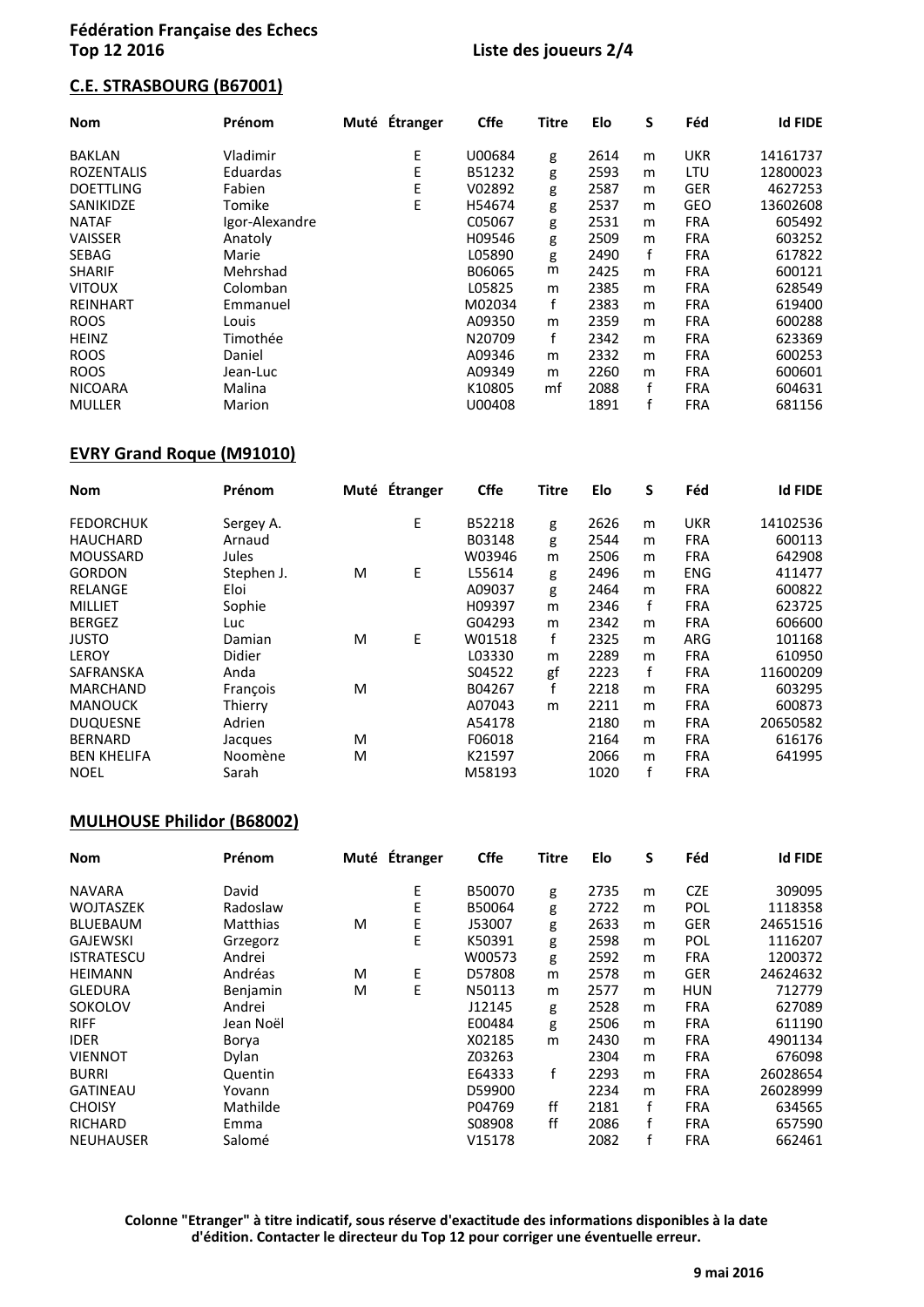### **Echecs Club MONTPELLIER (N34001)**

| <b>Nom</b>                 | Prénom     | Muté Étranger |        | <b>Cffe</b> | <b>Titre</b> | Elo  | S | Féd        | <b>Id FIDE</b> |
|----------------------------|------------|---------------|--------|-------------|--------------|------|---|------------|----------------|
| <b>FIER</b>                | Alexandr   |               | E      | J75263      | g            | 2624 | m | <b>BRA</b> | 2107139        |
| <b>MISTA</b>               | Aleksander |               | E      | H50718      | g            | 2593 | m | POL        | 1110381        |
| <b>VAZQUEZ IGARZA</b>      | Renier     |               | E      | L57476      | g            | 2589 | m | <b>ESP</b> | 3503054        |
| LIBISZEWSKI                | Fabien     |               |        | K01729      | g            | 2533 | m | <b>FRA</b> | 616834         |
| <b>SMITH</b>               | Axel       |               | E      | J67081      | g            | 2499 | m | <b>SWE</b> | 1707930        |
| <b>FLEAR</b>               | Glenn C    |               | UE (R) | C02568      | g            | 2452 | m | <b>ENG</b> | 400165         |
| <b>DAULYTE</b>             | Deimante   |               | UE (R) | H57623      | m            | 2392 | f | LTU        | 12802859       |
| <b>BROCHET</b>             | Philippe   |               |        | F02664      | m            | 2379 | m | <b>FRA</b> | 602469         |
| <b>TOUZANE</b>             | Olivier    |               |        | C06716      | m            | 2308 | m | <b>FRA</b> | 602906         |
| <b>BOYD</b>                | Stephen    |               |        | K02047      | f            | 2268 | m | <b>FRA</b> | 616672         |
| <b>GROLLEMUND</b>          | Bertrand   |               |        | J00169      |              | 2189 | m | <b>FRA</b> | 619523         |
| <b>HAUSSERNOT</b>          | Cécile     | M             |        | Z09346      | ff           | 2087 | f | <b>FRA</b> | 601632         |
| <b>BARBE ASENSIO</b>       | Cyrielle   |               |        | C54795      |              | 1546 | f | <b>FRA</b> | 26032511       |
| <b>GUERLIN DIT DE GUER</b> | Clarisse   |               |        | L52413      |              | 1399 |   | <b>FRA</b> |                |

### **L'Echiquier Châlonnais, CHALONS-EN-CHAMPAGNE (H51022)**

| <b>Nom</b>         | Prénom    | Muté Etranger | <b>Cffe</b> | <b>Titre</b> | Elo  | S | Féd        | <b>Id FIDE</b> |
|--------------------|-----------|---------------|-------------|--------------|------|---|------------|----------------|
| SOKOLOV            | Ivan      | E             | Y04608      | g            | 2635 | m | NED        | 14400030       |
| SALGADO LOPEZ      | Ivan      | E             | J50172      | g            | 2618 | m | <b>ESP</b> | 2257327        |
| <b>KRASENKOW</b>   | Michal    | E             | W07801      | g            | 2610 | m | POL        | 1113100        |
| <b>COSSIN</b>      | Sébastien |               | M10017      | m            | 2514 | m | <b>FRA</b> | 618802         |
| <b>VELTEN</b>      | Paul      |               | Y01310      | m            | 2469 | m | <b>FRA</b> | 681091         |
| <b>ANIC</b>        | Darko     |               | F05312      | g            | 2381 | m | <b>FRA</b> | 602612         |
| <b>FAVAREL</b>     | Antoine   |               | S02098      |              | 2348 | m | <b>FRA</b> | 642371         |
| LETREGUILLY        | Olivier   |               | A06662      |              | 2306 | m | <b>FRA</b> | 600997         |
| <b>CAHOURS</b>     | Philippe  |               | J03150      |              | 2190 | m | <b>FRA</b> |                |
| <b>DONRAULT</b>    | Patrick   |               | B02100      |              | 2178 | m | <b>FRA</b> | 605255         |
| <b>CAUVIN</b>      | Mickael   |               | A01999      |              | 2128 | m | <b>FRA</b> | 614149         |
| <b>DE SEROUX</b>   | Camille   |               | A58321      | ff           | 2085 | f | SUI        | 1305620        |
| <b>BIELKA</b>      | Samuel    |               | P14766      |              | 2035 | m | <b>FRA</b> | 633151         |
| <b>VEILLERETTE</b> | Chantal   |               | J07497      |              | 1733 | f | <b>FRA</b> | 20609892       |
| <b>GHEZZALI</b>    | Leana     |               | G55321      |              | 1444 |   | <b>FRA</b> | 26094134       |
| <b>CABANAC</b>     | Laurine   |               | N56896      |              | 1100 |   | <b>FRA</b> | 45133832       |

#### **VANDOEUVRE Échecs (P54043)**

| <b>Nom</b>          | Prénom         | Muté Étranger | <b>Cffe</b> | <b>Titre</b> | Elo  | S | Féd        | <b>Id FIDE</b> |
|---------------------|----------------|---------------|-------------|--------------|------|---|------------|----------------|
| SOLODOVNICHENKO     | Yuri           | E             | Z02182      | g            | 2587 | m | <b>UKR</b> | 14104369       |
| <b>DONCHENKO</b>    | Alexander      | E             | H69090      | g            | 2569 | m | <b>GER</b> | 24603295       |
| <b>BAILET</b>       | Pierre         |               | W05097      | m            | 2499 | m | <b>FRA</b> | 655830         |
| <b>HAMITEVICI</b>   | Vladimir       | E             | K62908      | m            | 2468 | m | <b>MDA</b> | 13902393       |
| <b>BRUNNER</b>      | <b>Nicolas</b> |               | M07806      | m            | 2442 | m | <b>FRA</b> | 620246         |
| SAVINA              | Anastasia      | E             | M51570      | m            | 2387 | f | <b>RUS</b> | 4196872        |
| <b>PHILIPPE</b>     | Christophe     |               | J03473      | m            | 2386 | m | <b>FRA</b> | 610038         |
| <b>NEZAR</b>        | Mustapha       |               | C05095      | m            | 2364 | m | <b>FRA</b> | 608637         |
| LE CORRE            | Benjamin       |               | R03244      | f            | 2351 | m | <b>FRA</b> | 639605         |
| <b>IGLESIAS</b>     | Joachim        |               | N21771      |              | 2292 | m | <b>FRA</b> | 637823         |
| <b>PACI</b>         | Cédric         |               | E05622      | f            | 2287 | m | <b>FRA</b> | 614203         |
| <b>STEIL-ANTONI</b> | Fiona          |               | Y03599      | mf           | 2185 | f | <b>LUX</b> | 4001249        |
| <b>ESPRIT</b>       | Yohann         |               | K00744      |              | 2161 | m | <b>FRA</b> | 619787         |
| <b>HELFER</b>       | Remi           |               | U06558      |              | 2025 | m | <b>FRA</b> | 656259         |
| <b>LECLAIR</b>      | Marie          |               | E00152      |              | 1953 | f | <b>FRA</b> | 620041         |
| <b>SIDIBE</b>       | Malika         |               | R08268      |              | 1760 | f | <b>FRA</b> | 643319         |